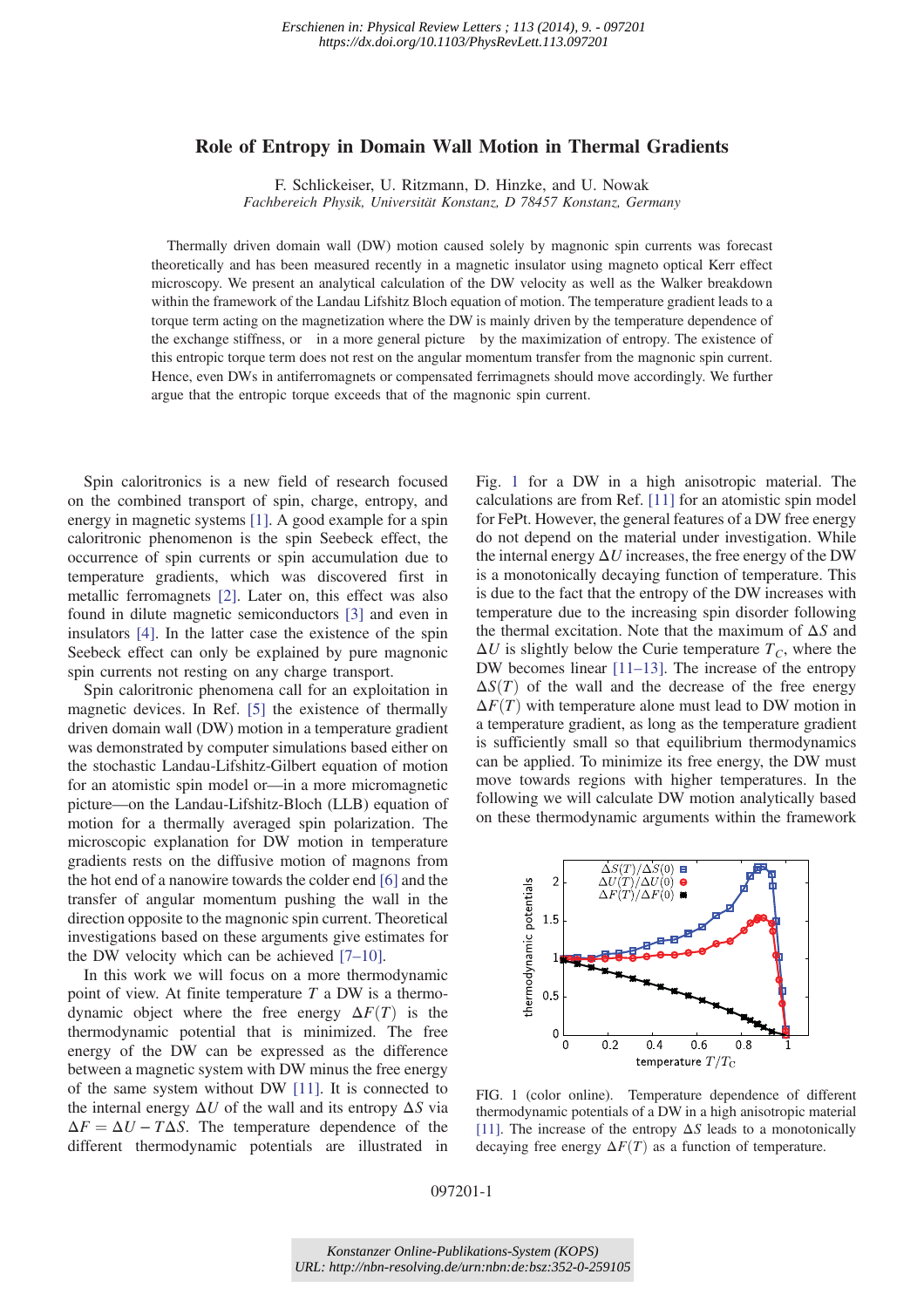of the LLB equation. We show that the strong decay of the exchange stiffness plays the main role in minimizing the free energy and thereby pushing the DW into the hotter region. In order to verify our analytical approach for the velocity of the DW as well as the Walker threshold we also present numerical simulations. Interestingly, the above argument does not rest on the existence of magnonic spin currents with angular momentum transfer so that it should apply more generally, e.g., to antiferromagnets or ferrimagnets at the compensation point as well. Finally, we compare our results with those resting on magnonic spin transfer torque showing that the entropy driven DW motion exceeds the magnon driven one [7–10].

A framework for thermal micromagnetic calculations was recently developed [14] and is meanwhile well established in the context of ultrafast spin dynamics [15,16], spin torque [17,18], vortex core reversal [19], and spin caloritronics [5]. It rests on the LLB equation of motion which was derived earlier by Garanin [20] to describe the dynamics of a thermally averaged reduced magnetization vector  $\mathbf{m}_i$  via the Fokker-Planck equation. The LLB equation does not conserve the length of the magnetization vector, it rather allows for longitudinal fluctuations of the magnetization in space and time and all relevant magnetic material parameters such as exchange stiffness, anisotropy, and equilibrium magnetization become functions of temperature that are well defined in terms of their microscopic degrees of freedom. The LLB equation reads

$$
\dot{\mathbf{m}}_i = -\gamma \mathbf{m}_i \times \mathbf{H}_{\text{eff}}^i + \frac{\gamma \alpha_{||}}{m_i^2} (\mathbf{m}_i \cdot \mathbf{H}_{\text{eff}}^i) \mathbf{m}_i \n- \frac{\gamma \alpha_{\perp}}{m_i^2} \mathbf{m}_i \times (\mathbf{m}_i \times \mathbf{H}_{\text{eff}}^i).
$$
\n(1)

Besides the usual precession and relaxation terms of the Landau-Lifshitz-Gilbert equation, the LLB equation contains another term which controls longitudinal relaxation. For  $T \leq T_c$  the temperature dependent longitudinal and transverse damping parameters  $\alpha_{\parallel}$  and  $\alpha_{\perp}$  are connected to the atomistic damping parameter  $\lambda$  via  $\alpha_{\parallel} = \lambda 2T/(3T_c)$ and  $\alpha_{\perp} = \lambda [1 - T/(\overline{3T_C})]$ . The effective fields  $\mathbf{H}_{\text{eff}}$  are given by [14]

$$
\mathbf{H}_{\text{eff}}^{i} = -\frac{km_{x}^{i}\mathbf{e}_{x} + m_{y}^{i}\mathbf{e}_{y}}{\tilde{\chi}_{\perp}} - \frac{2A}{m_{e}^{2}M_{s}\Delta^{2}}\sum_{j}(\mathbf{m}_{j} - \mathbf{m}_{i}) + \frac{1}{2\tilde{\chi}_{\parallel}}\left(1 - \frac{m_{i}^{2}}{m_{e}^{2}}\right)\mathbf{m}_{i} + \mathbf{H}.
$$
 (2)

Here, the first term represents the anisotropy field which makes the z axis the easy axis of the model and  $k < 1$  is a factor which breaks the  $x - y$  symmetry so that x is the intermediate and y the hard axis of the model. The second term is the exchange field where  $M<sub>s</sub>$  is the zero-temperature saturation magnetization and  $\Delta$  is the cell size of the mesh.

Within the framework of the LLB equation the temperature dependence of the effective fields is defined via thermodynamic equilibrium functions, namely, the reduced equilibrium magnetization  $m_e(T)$ , the exchange stiffness  $A(T)$ , and the susceptibilities  $\tilde{\chi}_{\parallel}(T)$  and  $\tilde{\chi}_{\perp}(T)$ , which have been calculated in [14] for FePt based on atomistic spin model simulations. For the current work we rescaled these functions to match the material properties of a CoPd multilayer system [21,22]. These functions are shown in Fig. 2. The corresponding zero-temperature material parameters are a saturation magnetization of  $M_s = 8.2 \times 10^5$  A/m, an anisotropy constant  $K_0 =$  $6 \times 10^5$  J/m<sup>3</sup>, and an exchange stiffness  $A(0) =$  $2.3 \times 10^{-11}$  J/m, where we have used the relation  $\tilde{\chi}_{\perp}(0) = M_s^2 \mu_0/(2K_0)$ . Even though details [e.g., the exponents *κ* and *ε* describing  $A(T) \propto m_e^{\kappa}$  and  $K(T) \propto m_e^{\epsilon}$  do depend on structural and material details [23], the functional forms are rather general for any ferromagnetic system. In the following we model a nanowire. Along the long axis  $(z)$  we apply a constant temperature gradient and fixed antiparallel boundary conditions forcing a DW into the system. Analytically, we will treat the model in the one-dimensional limit. In our accompanying simulations the model has a size of 8 nm  $\times$  8 nm  $\times$  512 nm discretized with a cell size of 1 nm. The DW is initially in the center of the wire with a temperature of 300 K (see Fig. 3). All numerical methods based on solving Eq. (1) for each cell are similar to Ref. [5].

As argued above, in a temperature gradient the DW moves towards increasing temperatures. Figure 3 shows that though the general shape of the wall remains constant, its amplitude decreases due to the fact that the equilibrium magnetization itself is temperature dependent. While for lower temperature gradients after an acceleration phase the DW is restricted to a constant plane (as shown in Fig. 3) for larger thermal gradients, the motion of the DW is accompanied by precession (not shown). This effect is the so-called Walker breakdown, well known from DW motion by applied fields or spin-polarized currents [17,24] and



FIG. 2 (color online). Temperature dependence of the material parameters of the LLB equation.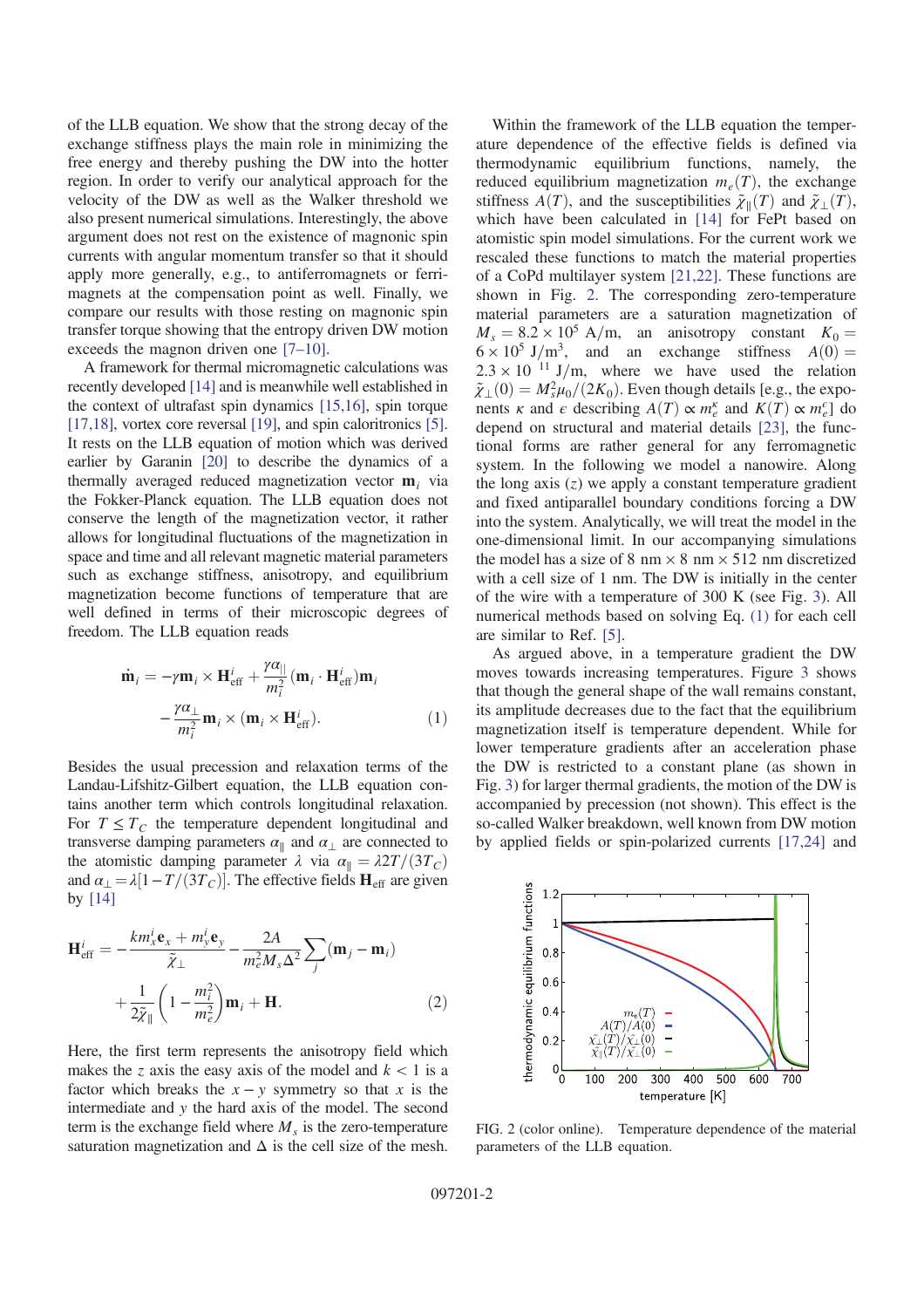

FIG. 3 (color online). DW motion in a thermal gradient. (a) Temperature gradient and (b) snapshots of the DW profile at different times.

already discussed in Ref. [5] for thermally driven DW motion. In the following we discuss an analytical solution of the DW velocity as well as the Walker threshold derived within the framework of the LLB equation. Details of the calculation are explained in the Supplemental Material [25]. Considering a 1D model with a thermal gradient as well as an external field in the z direction, the calculations lead to the following equations of motion for the out of plane angle,

$$
\dot{\phi} = \gamma \left[ H_z - \frac{2}{M_s m_e \delta} \frac{\partial A}{\partial z} - \frac{\alpha_\perp (1 - k) \sin(2\phi)}{2 \tilde{\chi}_\perp} \right],\tag{3}
$$

and for the velocity of the DW,

$$
v_D = \frac{\gamma}{\alpha_\perp M_s} \left( 1 + \frac{\alpha_\perp^2}{m_e^2} \right) \left( \delta M_s m_e H_z - 2 \frac{\partial A}{\partial z} \right) - \frac{\delta m_e}{\alpha_\perp} \dot{\phi}.
$$
\n(4)

Here we have assumed a constant transverse domain wall profile during the movement with the temperaturedependent domain wall width  $\delta$  [see Eq. (7) in [25]] and neglected dynamic deviations of the local magnetization  $m(z)$  from its equilibrium value  $m_e(z)$ . Concerning the external field contribution to the DW velocity below the Walker breakdown, we note that in the low-temperature limit  $T \rightarrow 0$  our result agrees with Eq. (28) of the original evaluation by Landau and Lifshitz [26]. From our main results [Eq. (4)] we find that the temperature gradient creates an effective field  $H_{\text{therm}}$  that acts on the DW, similar to the applied magnetic field. By comparing these two contributions we find a field equivalent given by

$$
H_{\text{therm}} = -\frac{2}{\delta m_e M_s} \frac{\partial A}{\partial T} \frac{\partial T}{\partial z}.
$$
 (5)

Another interesting analogy is to the case of DW motion by spin transfer torque, where two additional torque terms, an adiabatic and nonadiabatic one, are added to the equation of motion. Comparing the resulting velocity formulas [Eq. (16) in Ref. [17] to Eq. (4)] below the Walker breakdown one can define the effective spin current equivalent,

$$
\beta u_z = \frac{\beta \mu_B j_e P^0}{e M_s} = -\frac{2\gamma}{M_s m_e} \left( 1 + \frac{\alpha_\perp^2}{m_e^2} \right) \frac{\partial A}{\partial T} \frac{\partial T}{\partial z}.
$$
 (6)

Here  $\beta$ ,  $\mu_B$ ,  $j_e$ , e, and  $P^0$  represent the nonadiabaticity factor, the Bohr magneton, the electrical current density, the charge of the electron, as well as the spin polarization of the electrical current.

From now on we focus solely on thermally driven DW motion without external fields. The corresponding Walker threshold  $A_w = \partial A_w / \partial z$  for that case is calculated by assuming  $\dot{\phi} = 0$  and  $\phi = \pi/4$  in Eq. (3). The Walker threshold is then given by

$$
\tilde{A}_w = -\frac{m_e M_s \alpha_\perp \delta_w (1 - k)}{4 \tilde{\chi}_\perp},\tag{7}
$$

with the corresponding DW width  $\delta_w = \delta(\phi = \pi/4)$ .

For the average velocity of the DW, we obtain then

$$
v_D = -\frac{2\gamma}{M_s \alpha_{\perp}} \frac{\partial A}{\partial z} \left( 1 + \frac{\alpha_{\perp}^2}{m_e^2} \right)
$$

$$
-\frac{\gamma \delta_w m_e (1 - k)}{2\tilde{\chi}_{\perp}} \sqrt{\left( \frac{\partial A/\partial z}{\tilde{A}_w} \right)^2 - 1}, \qquad (8)
$$

where the second square-root contribution representing  $(\delta m_e/\alpha_\perp)\dot{\phi}$  occurs only above the Walker threshold.

In Fig. 4 the resulting DW velocities versus strength of the temperature gradient are plotted for different damping constants and anisotropy ratios  $k$ . Equation  $(8)$  is compared to our corresponding numerical simulations. In general we obtain a good agreement in all cases including the correct calculation of the Walker breakdown. The fact that the numerical results are slightly higher below and smaller above the Walker breakdown as compared to the analytical ones is due to an additional driving force caused by  $m(z) \neq m_e(z)$ , which has been neglected in the analytical model [25].

Because of the temperature dependence of  $\tilde{\chi}_\perp, \alpha_\perp, m_e, \delta$ as well  $A_w$  in Eq. (8) the velocity of the DW does not remain constant during the movement along the temperature gradient. For comparison to the numerical results in Fig. 4, as input to these quantities, we therefore have used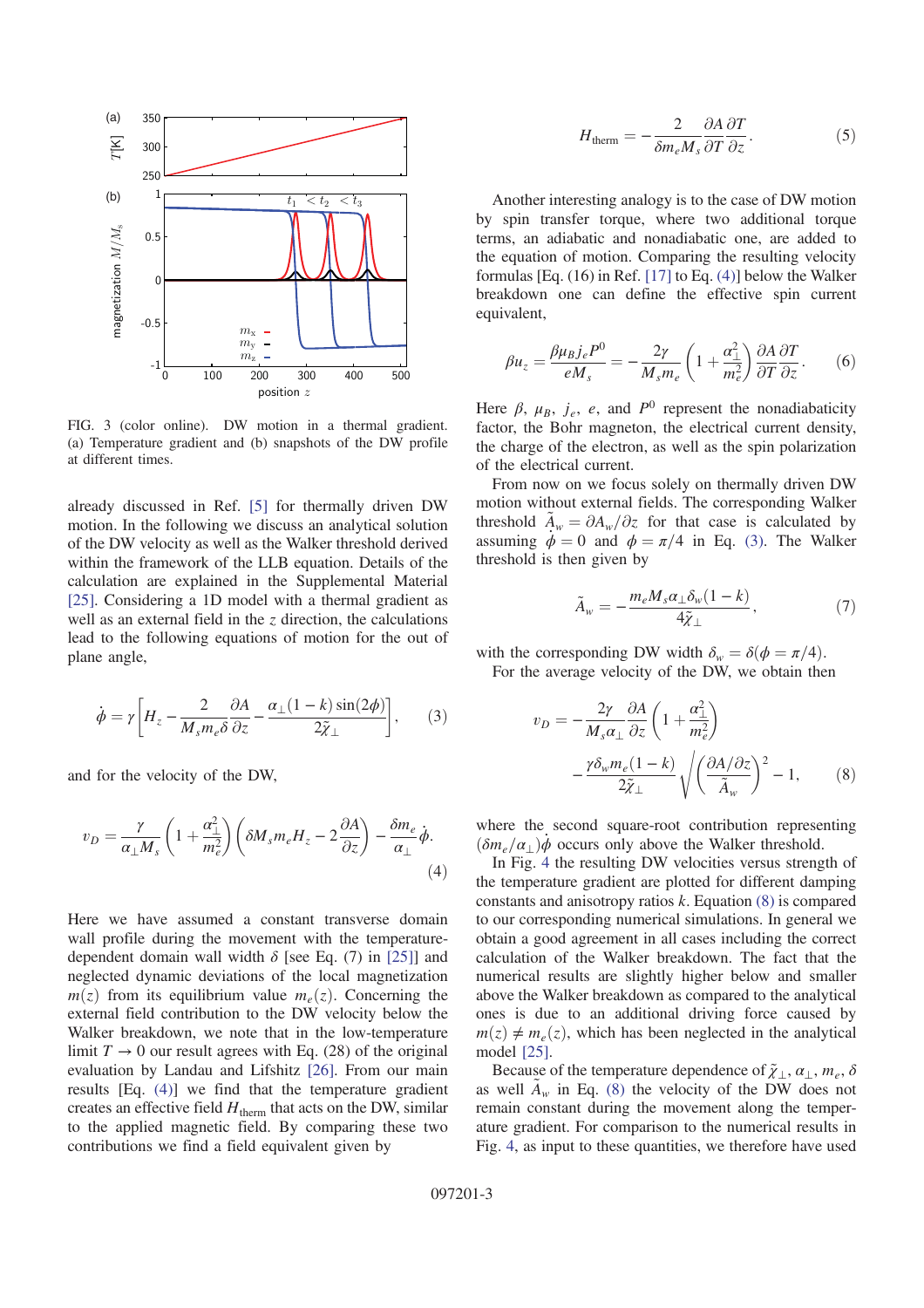

FIG. 4 (color online). Comparison between analytical (solid lines) and numerical results (data points) for the velocities of the DW for different damping constants and anisotropy ratios k.

the temperature at half of the covered distance. We illustrate the effect of the temperature variation in Fig. 5, where the temperature dependence of the DW velocity ( $\lambda = 0.02$ ,  $k = 0.8$ ) for different strengths of the thermal gradient is plotted together with the maximal possible velocity reached directly at the Walker breakdown

$$
v_{\text{max}} = \frac{\gamma m_e \delta_w (1 - k)}{2 \tilde{\chi}_{\perp}} \left( 1 + \frac{\alpha_{\perp}^2}{m_e^2} \right). \tag{9}
$$

Mainly caused by the increase of  $dA/dT$  with increasing temperature, the velocity of the DW is monotonically increasing below the Walker breakdown and decreasing above it. Since the Walker-breakdown itself is decreasing with temperature, dependent on the strength of the gradient, at a certain temperature the moving wall always starts to precess. For the realistic assumption of low damping,  $\alpha^2 \ll 1$ , the maximum DW velocity [Eq. (9)] remains proportional to the difference between the hard and intermediate axis  $(1 - k)$ , but becomes independent of the damping  $\alpha$  as well as of the derivative of the exchange stiffness  $\partial A/\partial T$  (see Fig. 4). Combining thermal gradients with external fields leads to higher velocities, but no change of the maximum DW velocity at the Walker breakdown. Note that we avoid the critical region in Fig. 5 since close to  $T_c$  the wall becomes linear (see Fig. 1 and Refs. [11–13]) and the approximations made in the analytical model are no longer valid.

For a simpler analytical estimation of DW velocities that can be expected below the Walker breakdown, it is reasonable to linearize the temperature dependence of the exchange stiffness as  $\left(\frac{dA}{dT}\right) \approx A(0)/T_C$  and approximate  $\alpha^2 \ll 1$  for low damping to obtain

$$
v_D = -\frac{2\gamma}{M_s} \frac{1}{\alpha_\perp} \frac{A(0)}{T_C} \frac{\partial T}{\partial z}.
$$
 (10)

In Refs. [9,10] the DW velocity in this regime has been calculated from a microscopic point of view, assuming



FIG. 5 (color online). Temperature dependence of the DW velocities for different strengths of the thermal gradient and of the maximum DW velocity at the Walker breakdown.

angular momentum transfer from the magnonic spin current only. Including the assumption  $\alpha = \beta$  made by the authors, Eq. (1) in Ref. [9] can be written as

$$
\tilde{v}_D = \frac{\gamma k_B}{\alpha M_s 6\pi^2 \lambda_m} \frac{\partial T}{\partial z}.
$$
\n(11)

Here,  $\lambda_m$  represents the wavelength of the thermally excited magnons where the authors assume  $\lambda \approx 6$  nm. Comparing Eq. (10) with Eq. (11) we note that both results agree in the proportionality of the DW velocity to  $v_D \propto (\partial T/\partial z)$  $(\gamma/M_s \alpha)$ . Concerning the prefactors in Eq. (10), we assume a cubic structure with  $A(0) = J/2a$ , where a is the lattice constant amd J the nearest-neighbor exchange constant and use the mean-field approximation for  $T_c = 2J/k_B$ . By doing so we obtain the relation  $v_D/\tilde{v}_D=(3\pi^2\lambda/2a)\gg 1$ . Hence, the presented entropic torque drives the DW much more than the magnonic effect discussed in Refs. [9,10]. As an example, with the used YIG-material parameters [9,10] and a gradient of 20 K/mm we obtain a DW velocity of 24.6 mm/s as compared to  $1.3$  mm/s. Based on a different approach the authors in Ref. [27] also discuss the effect of the maximization of entropy for DW motion in temperature gradients. In contrast to Eq. (10), in Ref. [27] there is no analytical estimation of the DW velocity without computational effort possible. Using the same values for YIG and  $\partial T/\partial z$  as discussed above, the authors in Ref. [27] obtain a DW velocity of  $7.0 \text{ mm/s}$ .

To summarize, we presented a theory for DW motion in a temperature gradient that considers thermodynamic principles, mainly the maximization of entropy. Calculating the DW velocity analytically we show that the effect of the entropic torques should be larger than the angular momentum transfer from the magnon current. Our argument is rather general and not restricted to transverse domain walls in ferromagnets. We expect similar entropic torques also to act on other magnetic textures as, e.g., Skyrmions [28,29] or vortex walls, and in other materials like antiferromagnets, where the magnonic spin currents are